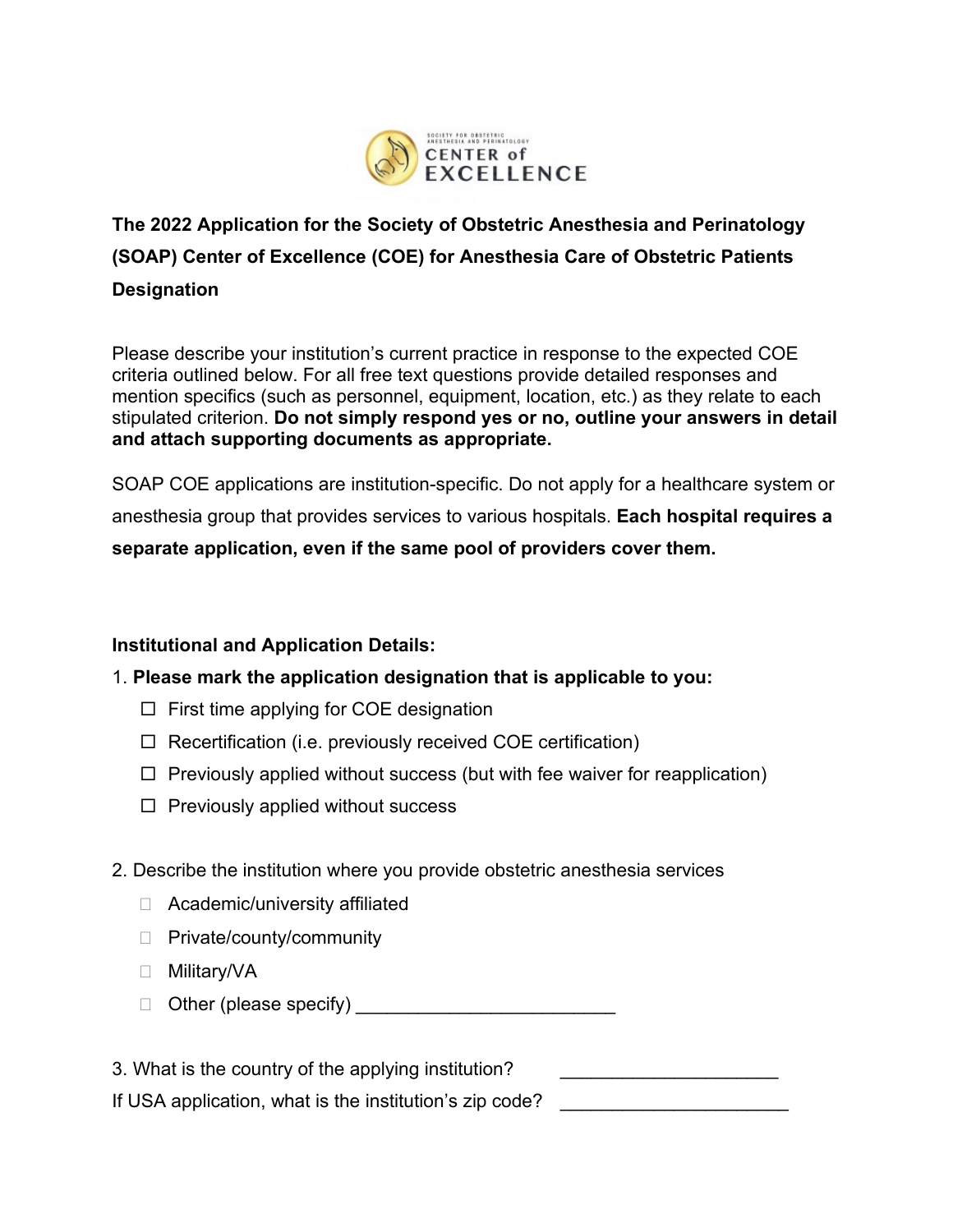4. Mark all that apply to your institution:

- $\Box$  Train/teach residents
- $\Box$  Train/teach obstetric anesthesia fellows
- $\Box$  Has an ACGME-accredited OB Anesthesia fellowship program

5. How many deliveries are there at your institution?

\_\_\_\_\_\_\_\_\_\_\_\_\_\_ per year

6. What is the current cesarean delivery rate at your institution?

 $\frac{0}{0}$ 

7. General anesthesia rates:

What is your institution's overall general anesthesia rate for cesarean delivery? #

 $\%$ 

What is your general anesthesia rate for planned/scheduled/elective cesarean delivery?  $\sim$   $\%$ 

What is your general anesthesia rate for unplanned/intrapartum/urgent cesarean delivery?  $\frac{1}{2}$  %

 $\Box$  \*Do you conduct a quality assurance review of all cases requiring general anesthesia (irrespective of your institution's general anesthesia rate)? Please provide evidence of your quality assurance review process.

\_\_\_\_\_\_\_\_\_\_\_\_\_\_\_\_\_\_\_\_\_\_\_\_\_\_\_\_\_\_\_\_\_\_\_\_\_\_\_\_\_\_\_\_\_\_\_\_\_\_\_\_\_\_\_\_\_\_\_\_\_\_\_\_\_\_\_

*A quality assurance review must be established, with the aim of reducing avoidable general anesthesia. #Overall (for all indications i.e. planned/scheduled/elective and unplanned/intrapartum/urgent combined, including abnormal placentation/cesarean hysterectomy cases), general anesthesia rate for cesarean delivery should ideally be ≤5%. If >5%, the COE criteria can be met if the application review determines that all general anesthesia cases are being actively reviewed and there is clear evidence of efforts made to reduce avoidable general anesthesia.*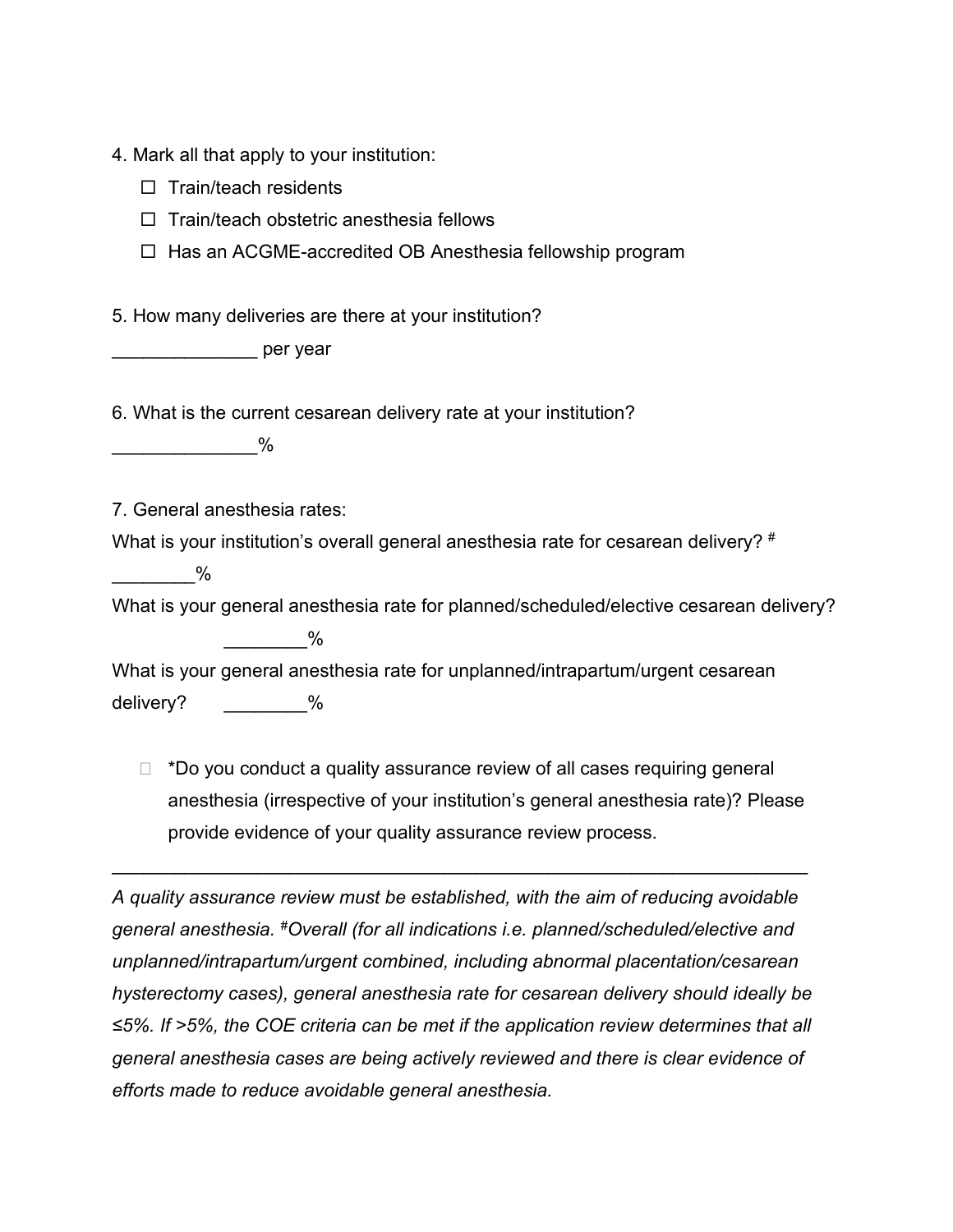8. What percentage of laboring patients at your institution receive neuraxial analgesia? \_\_\_\_\_\_\_\_\_\_\_\_\_\_%

9. What is your labor epidural block replacement rate?  $\%$ *The labor epidural replacement rate should ideally be 3-6%.*

10. What is your institution's "wet-tap" *\_\_\_\_\_\_\_%* and *"epidural blood patch (EBP)"* \_\_\_\_\_\_\_% rate in the obstetric setting?

*The unintentional dural puncture rate should ideally be ≤2%. A quality assurance review of all unintentional dural punctures and post-dural puncture headaches (PDPH) should be in place.*

11. How many labor and delivery rooms are in your obstetric unit?

12. How many operating rooms are in/dedicated to your obstetric unit?

13. What American College of Obstetricians and Gynecologists (ACOG) level of maternal care (Level 1, 2, 3 or 4) is your institution? *https://www.acog.org/clinical/clinical-guidance/obstetric-careconsensus/articles/2019/08/levels-of-maternal-care*

#### **Personnel and Staffing:**

 $\overline{\phantom{a}}$ 

\_\_\_\_\_\_\_\_\_\_\_\_\_\_

- 1. Obstetric anesthesia staffing for your obstetric anesthesia service:
	- $\Box$  How many faculty in total cover the obstetric anesthesia service (day, night, weekends and holidays)?
	- $\Box$  How many of the total faculty that cover the obstetric anesthesia service have completed an ACGME-accredited obstetric anesthesia fellowship, and/or have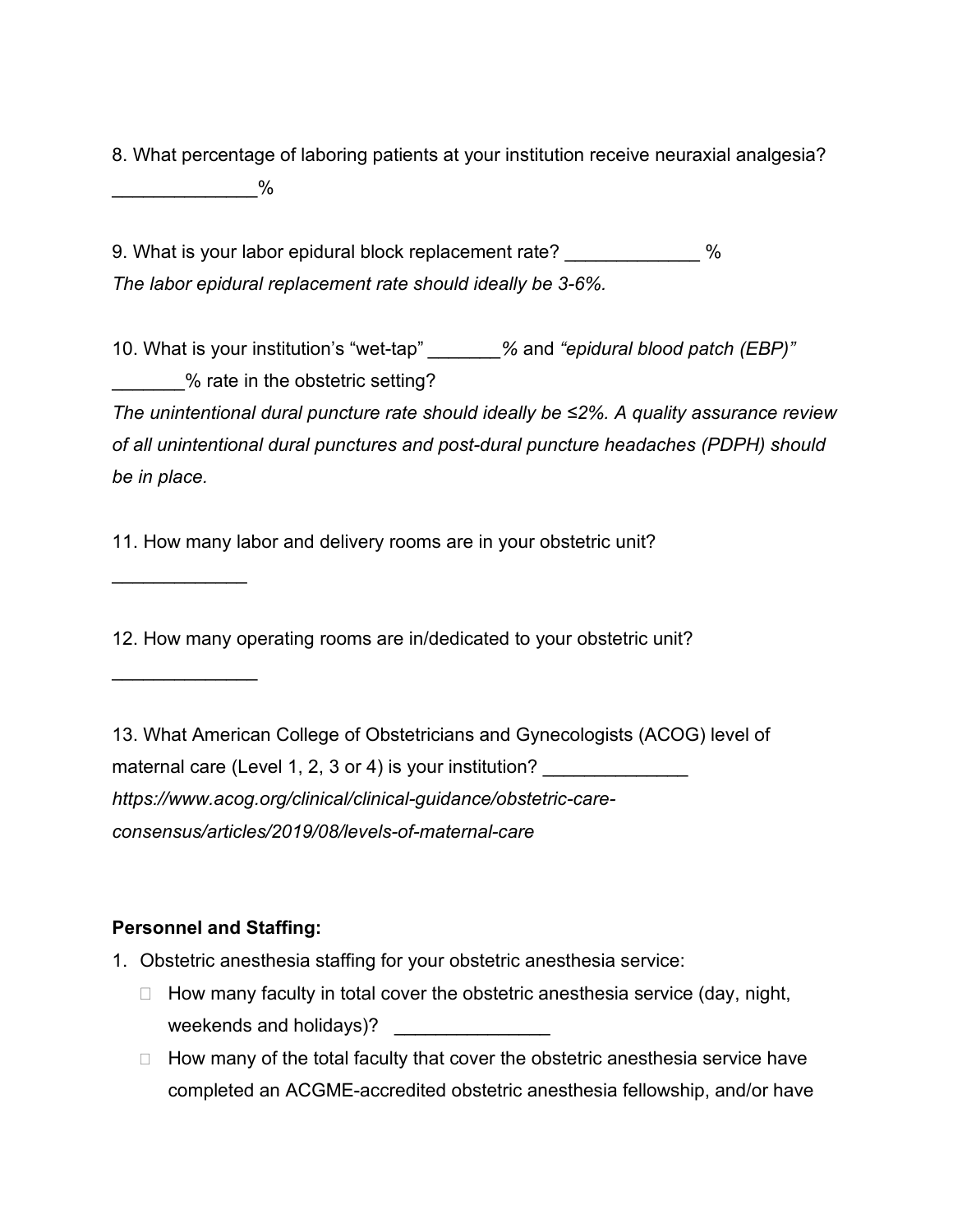| equivalent expertise and experience in obstetric anesthesia (e.g. specific training |
|-------------------------------------------------------------------------------------|
| in obstetric anesthesia, several years of practice with a focus on obstetric        |
| anesthesia, and/or evidence of expertise based on academic contributions)?          |
| % (actual number and percent of total faculty)                                      |
| On a daily basis, how many staff are assigned to provide dedicated coverage for     |

 $\Box$  On a daily basis, how many staff are assigned to provide dedicated coverage for the obstetric anesthesia service?

# Daytime:

| *Attending physician: |                                                                               |      |
|-----------------------|-------------------------------------------------------------------------------|------|
|                       | Estimated proportion of shifts covered by specialists vs. generalists _______ | $\%$ |
| Fellow:               |                                                                               |      |
| Resident:             |                                                                               |      |
|                       | Certified Registered Nurse Anesthetists (CRNA) / Certified Anesthesiologist   |      |
| Assistants (CAA):     |                                                                               |      |
| Other (specify):      |                                                                               |      |
| Night-time:           |                                                                               |      |
| *Attending physician: |                                                                               |      |
|                       | Estimated proportion of shifts covered by specialists vs. generalists         | $\%$ |
| Fellow:               |                                                                               |      |
| Resident:             |                                                                               |      |
| CRNA/CAA:             |                                                                               |      |
| Other (specify):      |                                                                               |      |
| Weekends:             |                                                                               |      |
| *Attending physician: |                                                                               |      |
|                       | Estimated proportion of shifts covered by specialists vs. generalists         | $\%$ |
| Fellow:               |                                                                               |      |
| Resident:             |                                                                               |      |
| CRNA/CAA:             |                                                                               |      |
| Other (specify):      |                                                                               |      |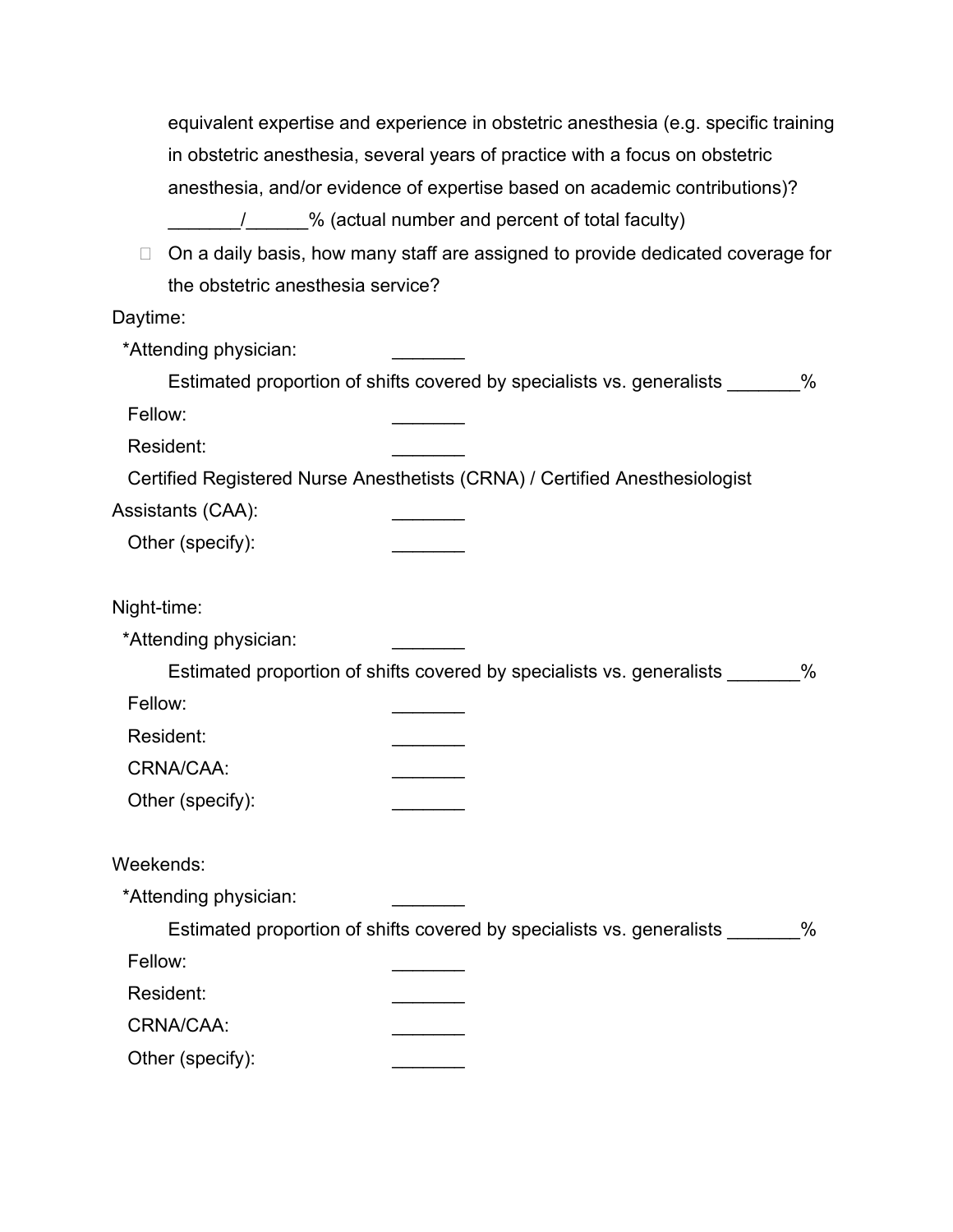Are all neuraxial procedures (spinal/epidural/combined spinal epidural (CSE)/dural puncture epidural(DPE)) in labor and operating rooms performed under direct supervision of the attending physician when performed by Fellow, Resident, Student Registered Nurse Anesthetists (SRNA) and/or CRNA? Yes/No If no, please outline supervision expectations

2. Obstetric anesthesiologist leadership

\_\_\_\_\_\_\_\_\_\_\_\_\_\_\_\_\_\_\_\_\_\_\_\_\_\_\_\_\_\_\_\_\_\_\_\_\_\_\_\_\_\_

- \*Outline the expertise and experience of the obstetric anesthesia lead. *The obstetric anesthesia lead must be a board-certified physician anesthesiologist who has completed an ACGME-accredited obstetric anesthesia fellowship, and/or has equivalent expertise in obstetric anesthesia. If equivalent expertise, the basis for this must be clearly delineated (e.g. specific training in obstetric anesthesia, several years of practice with a focus on obstetric anesthesia, and/or evidence of expertise based on academic contributions). Please provide the curriculum vitae of the lead obstetric physician anesthesiologist with your application.*
- 3. Staffing education
	- $\Box$  \*Provide evidence of ongoing participation in continuing medical education and professional practice improvement. *The obstetric anesthesia lead and the majority of core faculty members need to show evidence of ongoing participation in continuing medical education relevant to the practice of obstetric anesthesia (e.g. SOAP membership, attendance at a SOAP conference or equivalent obstetric anesthesia-focused meeting at least every other year, and can provide examples of professional practice improvement or evidence-based updates to clinical practice).*
	- $\Box$  If applicable, please also outline efforts made to ensure continuing medical education for all non-core faculty that cover the obstetric service.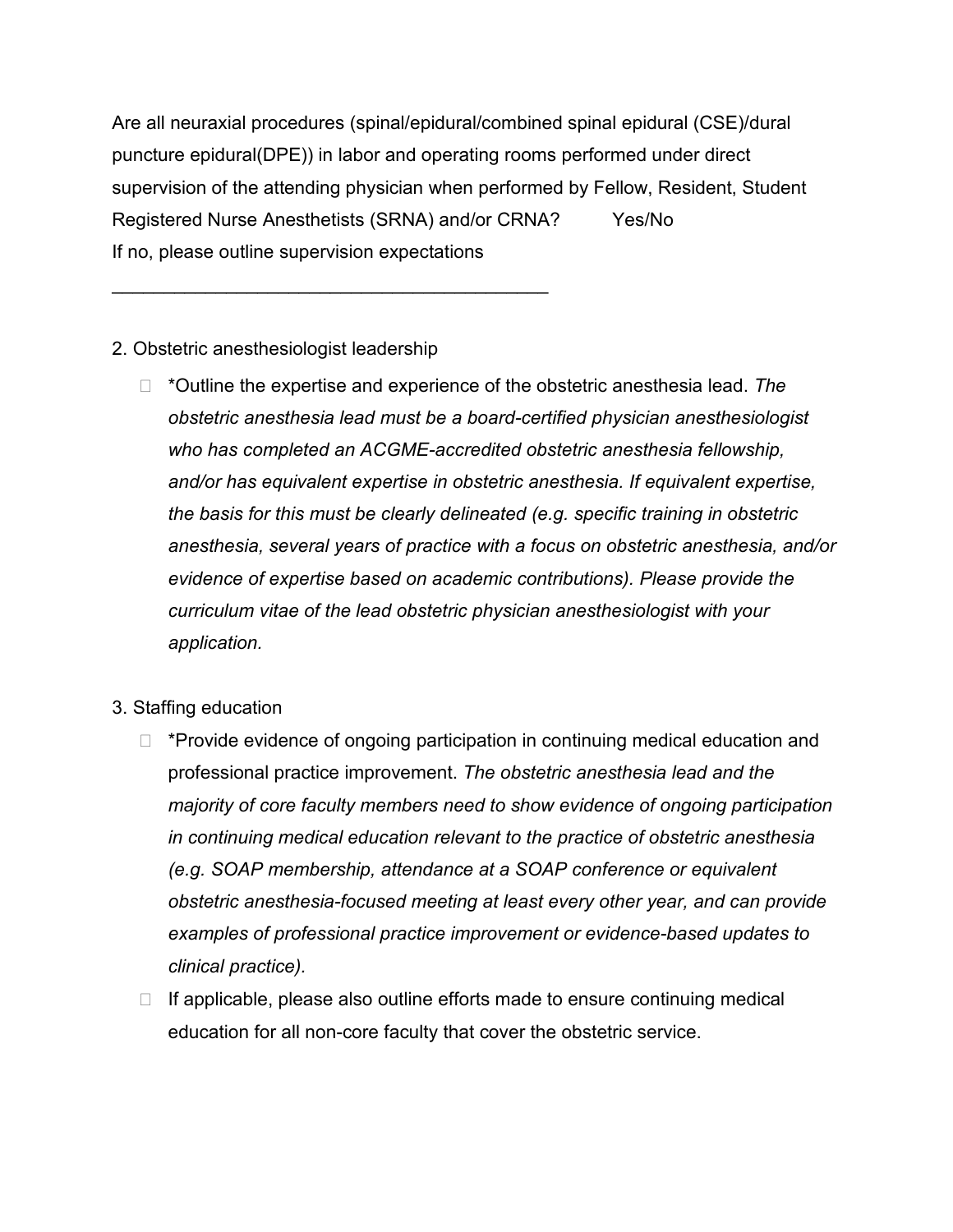- Outline obstetric anesthesia-related staff meetings. *Regular (e.g. every 1-2 months) staff meetings for obstetric anesthesia providers to provide clinical service updates and ongoing education is recommended.*
- 4. Dedicated coverage
	- \*Outline your coverage model. *In-house (24/7) coverage of obstetric patients, by at least one board-certified (or equivalent) physician anesthesiologist who is dedicated to cover the obstetric service without additional responsibilities for nonobstetric patients is emphasized. If a low volume center (<1500 deliveries per year), non-dedicated coverage with minimal additional responsibilities may be acceptable. If a very high volume center (>5000 deliveries per year), solo dedicated coverage may not be adequate unless there is a readily available physician anesthesiologist backup with adequate numbers of trainees/CRNAs to support the clinical load. If applicable, provide the full list of out-of-unit responsibilities, and the frequency at which faculty are called to complete these duties outside the obstetric unit.*
- 5. Supervision
	- □ Outline your supervision policy. In academic centers that train residents or *fellows, institutional policy should dictate that the physician anesthesiologist dedicated to the obstetric floor is present (regardless of the level of experience of the trainee) for placement and induction of neuraxial labor analgesia procedures with rare exceptions (e.g. simultaneous emergency), and should be present (regardless of the level of experience of the trainee) at induction and emergence from general anesthesia. For team-based (physician plus CRNA) care models, physician leadership and active medical management involvement is necessary. Evidence of physician contribution to education and training of fellow, resident, CRNA and Student Registered Nurse Anesthetist (SRNA) should be provided.*
- 6. Backup system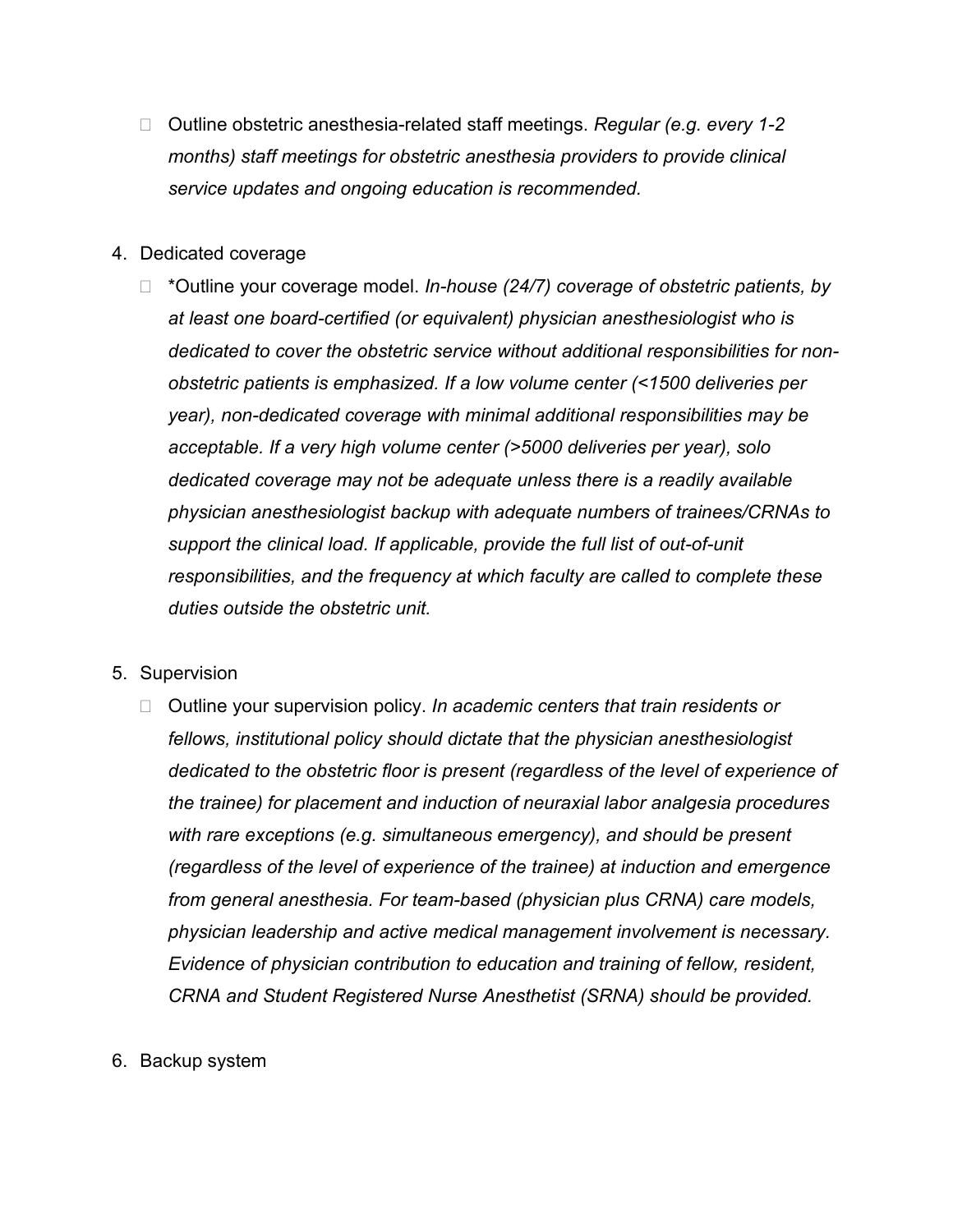- \*Outline your backup system. *Ability to mobilize (within 30-minute timeframe) additional anesthesia personnel in case of obstetric emergencies or high clinical volume beyond the capacity of in-house staff assigned to the obstetric service is required.*
- 7. Anesthesia techs and other support staff
- $\Box$  Outline if anesthesia techs or equivalent are staffed on the obstetric unit. Describe their availability (24/7 or only daytime) and if anesthesia techs are dedicated to the obstetric service.

# **Equipment, Protocols and Policies:**

- 1. Obstetric hemorrhage management
	- □ Outline your hemorrhage risk stratification algorithm and management protocol. Protocols should consider core elements of the National Partnership Obstetric Hemorrhage Bundle (1), California Maternal Quality Care Collaborative Obstetric Hemorrhage Toolkit (2), or comparable recommendations to manage obstetric hemorrhage.
	- $\Box$  \*Describe your massive transfusion protocol. Availability of a massive transfusion protocol with O-negative blood and other blood products, and an emergency release system for available blood is essential. Blood bank protocol needs to have been tested and be functional on the obstetric unit.
	- $\Box$  \*Describe your rapid-infuser devices. Rapid-infuser device to assist with massive resuscitation (e.g. Belmont® Rapid Infuser, Level 1® Fast Flow Fluid Warmer) should be stored on the obstetric unit.
	- $\Box$  Outline how obstetric blood loss is recorded (quantitative versus estimated blood loss) and how the incidence of postpartum hemorrhage is tracked.
	- $\Box$  \*Outline plans for difficult peripheral and/or central intravascular access, e.g. ultrasound and intraosseous kits available.
	- $\Box$  Describe your point-of-care equipment to assess hematocrit and/or coagulation. Outline if thromboelastography (TEG®), thromboelastometry (ROTEM®),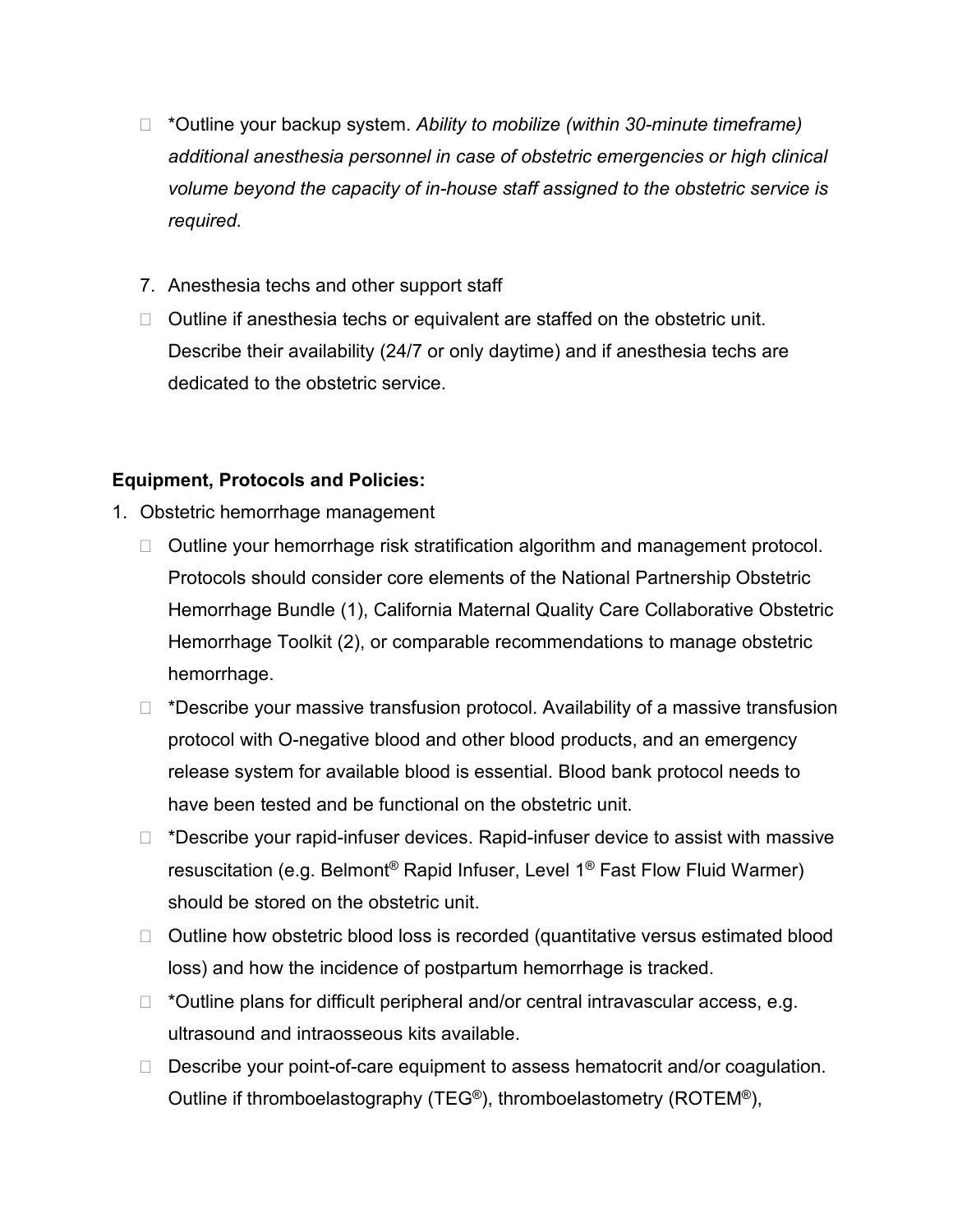sonorheometry (Quantra™) or other viscoelastic monitoring technology are available to guide management.

- $\Box$  Outline availability of intraoperative cell salvage for patients who refuse banked blood, and/or during high-risk cesarean deliveries. How are patients who refuse blood transfusion identified prior to presenting for delivery, counselled regarding blood product options, and prepared or optimized for delivery?
- $\Box$  Describe your hemorrhage quality assurance review process. Quality assurance review of all "severe" hemorrhage cases (defined at an institutional level, e.g. >4 unit blood transfusion) and all unplanned intrapartum hysterectomies should be in place so that opportunities for improvement can be identified and initiated.
- $\Box$  \*Briefly describe and provide your institution's obstetric hemorrhage toolkit (including protocols, checklists and/or algorithms).
- $\Box$  Outline your policies/procedures for suspected abnormal placentation (e.g. placenta accreta/percreta) cases. Describe the location (obstetric or main operating suite), staffing (e.g. obstetric anesthesia specialists), planning process (e.g. multidisciplinary meeting) and other considerations (e.g. blood management) for these cases.
- 2. Airway management
	- $\Box$  \*Outline your difficult airway cart and supplies (laryngoscopes, endotracheal tubes, rescue airway devices (e.g. supraglottic airway device such as a laryngeal mask airway), video-laryngoscope and surgical airway equipment) that are stored on the obstetric unit.
	- $\Box$  Describe if you have an obstetric-specific difficult airway protocol on the difficult airway cart and in obstetric operating rooms.
	- \*Describe the availability of suction devices. *Suction and a means to deliver positive pressure ventilation (e.g. bag-valve mask device) is required to be immediately available in readily accessible locations where neuraxial analgesia/anesthesia and/or general anesthesia are administered.*
	- $\Box$  Describe your in-house backup plan to provide personnel with surgical airway access skills if needed 24/7.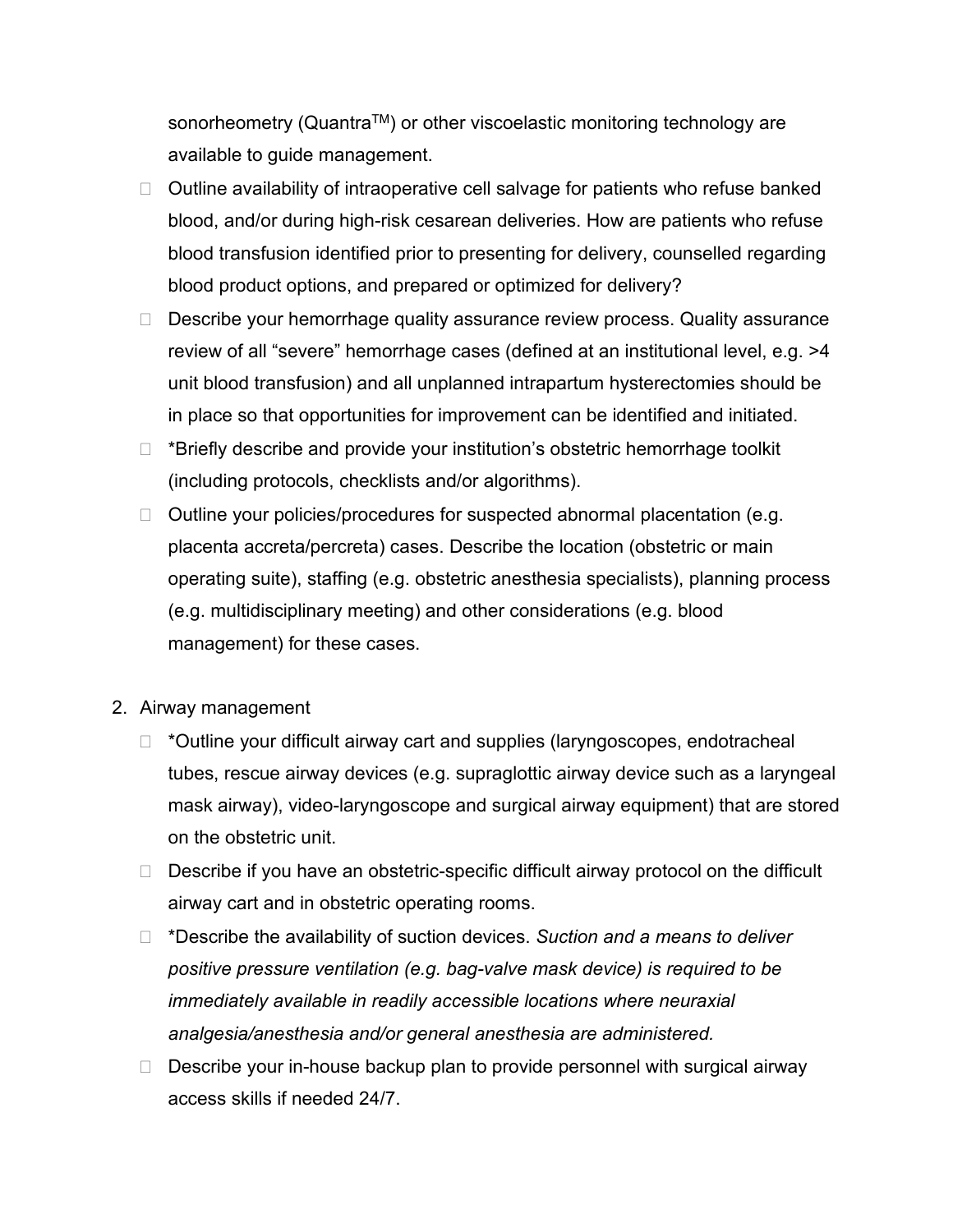- 3. Other emergency resources
	- $\Box$  \*Outline your lipid emulsion availability, appropriate supplies, and protocols that allow a timely response to local anesthetic systemic toxicity.
	- Outline your malignant hyperthermia protocol. *Dantrolene formulations and sterile water vials, along with other supplies must be available to allow a timely response to malignant hyperthermia.*
	- □ Outline cognitive aids and training resources. Provide evidence for cognitive aids *and clinician awareness of resources to manage emergencies, and training to facilitate team member awareness of the location and means to retrieve resources to better manage emergencies.*
- 4. Ultrasound and echocardiography

\*Outline availability and usage by obstetric anesthesia providers of ultrasound devices for peripheral and central intravenous access, neuraxial blocks, regional blocks (e.g. transversus abdominis/quadratus lumborum/erector spinae), and pointof-care evaluations (gastric, airway, lung, and cardiac).

- 5. Multidisciplinary team-based approach
	- $\Box$  \*Describe systems in place to ensure inter-professional communication and situational awareness on your obstetric unit such as: board sign-out at each shift change of anesthesiology staff; pre-procedural timeouts; post-procedural briefings, as indicated; daily multidisciplinary rounds or huddles to discuss management plans for patients on labor and delivery, antepartum and postpartum.
	- $\Box$  Outline how timeouts are performed prior to all anesthetic interventions.
	- $\Box$  Outline evaluations by the anesthesiology service of: 1) all patients undergoing scheduled cesarean delivery and other obstetric-related surgeries, and 2) the vast majority of patients presenting to labor and delivery. *Patients presenting to labor and delivery should be triaged, and/or evaluated by the anesthesiology service soon after admission.*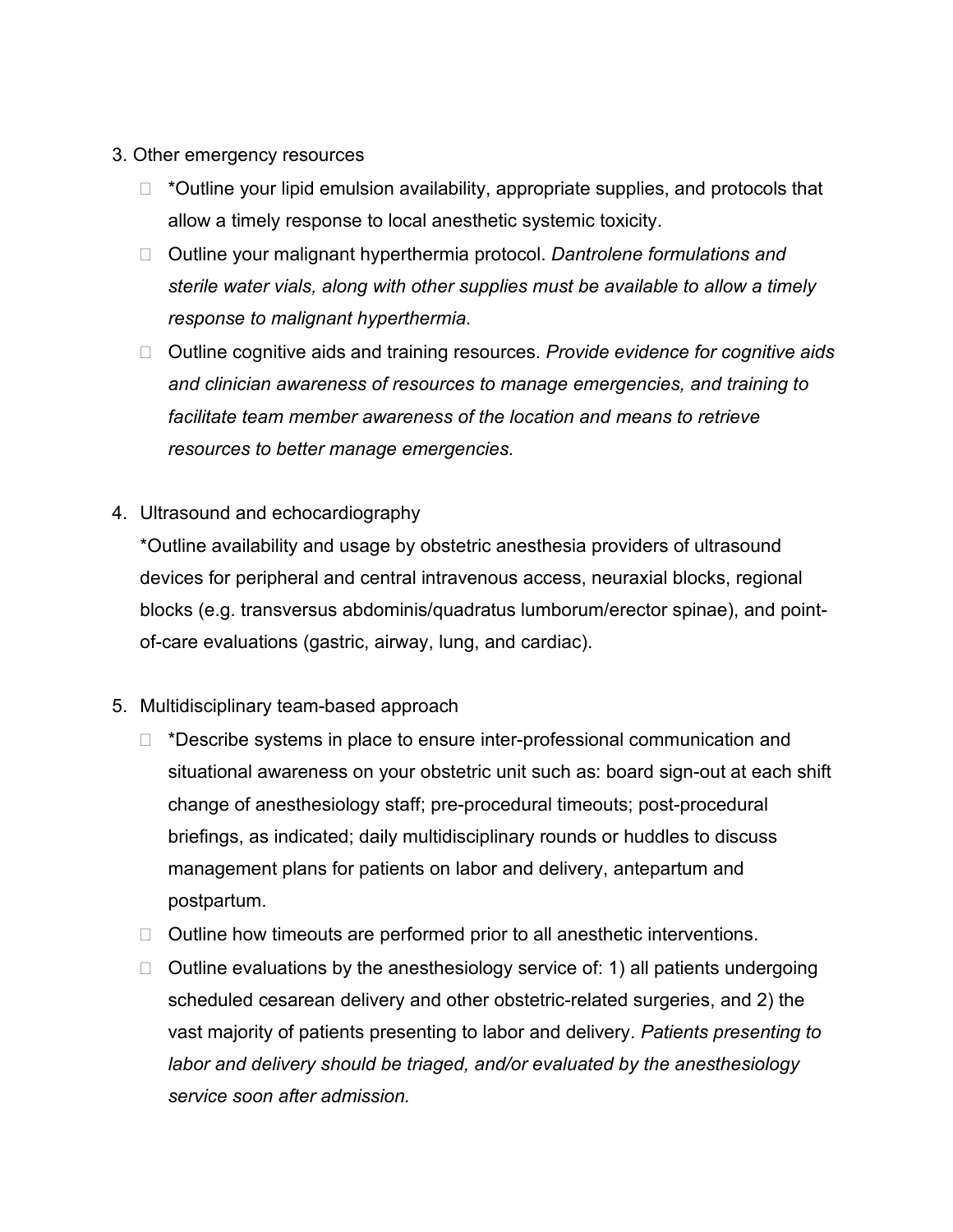- $\Box$  Outline the system in place to screen and identify all high-risk patients. Discuss early anesthesia evaluation of high-risk antenatal patients prior to admission for scheduled surgery or labor and delivery (e.g. high-risk anesthesia clinic).
- □ Describe your multidisciplinary evaluation of cardiac and other high-risk obstetric patients.
- \*Describe the availability of surgical backup. *Surgical backup (e.g. trauma and/or gyn-onc surgeons) must be available, ideally 24/7 and in-house.*
- $\Box$  Outline your protocol or pathway to activate interventional radiology.
- $\Box$  Describe the intensive care unit available to receive obstetric patients (e.g. expertise, proximity to the obstetric unit and capacity).
- $\Box$  Outline the qualifications of nursing staff who provide post-anesthesia care in the obstetric unit and describe their competencies to recover surgical patients from both neuraxial and general anesthesia.
- $\Box$  \*Describe your obstetric emergency response team and policy. Outline obstetric conditions and/or vital sign parameters that warrant activation, the means of notifying all members of the response team, and the approach for including anesthesiologists in the response to obstetrical emergencies such as hemorrhage, severe hypertension and non-reassuring fetal heart rate.
- $\Box$  \*Outline your simulation drills and training.

Outline the percentage of anesthesiology faculty (who cover obstetric anesthesia call), obstetricians, nurses, and other personnel who have participated in obstetric simulation (or inter-professional team training) in the last five years.

 $\%$ 

Describe simulation training scenarios practices and compliance with The Joint Commission (JACHO) requirements for obstetric hemorrhage and preeclampsia simulations. (*https://www.jointcommission.org/standards/r3-report/r3-reportissue-24-pc-standards-for-maternal-safety/#.YofbDHbML-g)*

*Physicians providing obstetric anesthesia should participate in at least one simulation drill every five years. An active multidisciplinary program with obstetric and anesthetic emergency simulation drills (e.g. emergent cesarean delivery, maternal cardiac arrest, difficult/failed intubation, obstetric hemorrhage, and*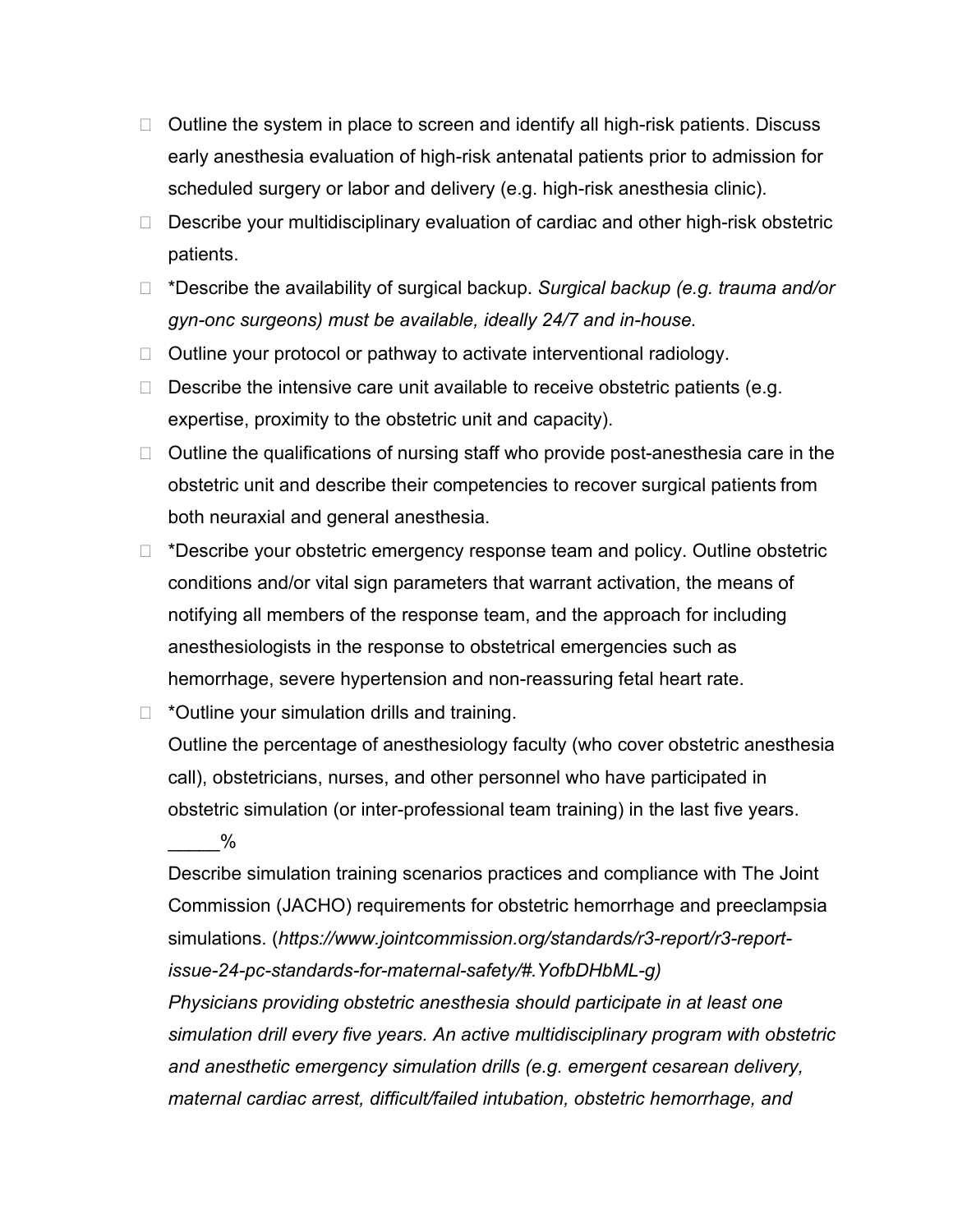*eclampsia) is preferable. Simulation drills for anesthesiology providers only may be acceptable, if no formal multidisciplinary program exists, or to supplement preexisting drills.*

- 6. Institutional resources
	- $\Box$  Describe your ability to provide anesthesia care for postpartum tubal ligation procedures within 24 hours of delivery, and urgent cerclage placement within 12 hours of surgical request. Outline policies/procedures to ensure postpartum tubal ligation are prioritized and performed in a timely manner as per ACOG recommendations. *https://www.acog.org/clinical/clinical-guidance/committeeopinion/articles/2021/06/access-to-postpartum-sterilization*
	- $\Box$  \*Outline options for an additional operating room (with nursing/tech/obstetric and anesthesiology personnel) that is available at all times for emergency obstetric procedures (if all obstetric unit operating rooms are occupied).
	- $\Box$  Describe your ability to provide invasive monitoring and other advanced management techniques for high-risk patients on the obstetric unit, including arterial lines, central lines, cardiac output monitoring, and transthoracic/transesophageal echocardiography.
	- $\Box$  Outline your management of patients who need vasoactive drug infusions, intensive care or cardiac care, and/or additional monitoring requirements (e.g. monitored bed, telemetry).
	- 7. \*Community and/or interprofessional education

Outline your approach to educating:

- $\Box$  Expectant people, patients and families
- $\Box$  Nurses, obstetricians and other healthcare providers
- $\Box$  If applicable, obstetric anesthesia training for residents, fellows, CAAs, and/or SRNAs.
- 8. \*Outline the initiatives that you have done at your institution to better meet the needs of patients from the most prevalent racial and ethnic minority group(s) that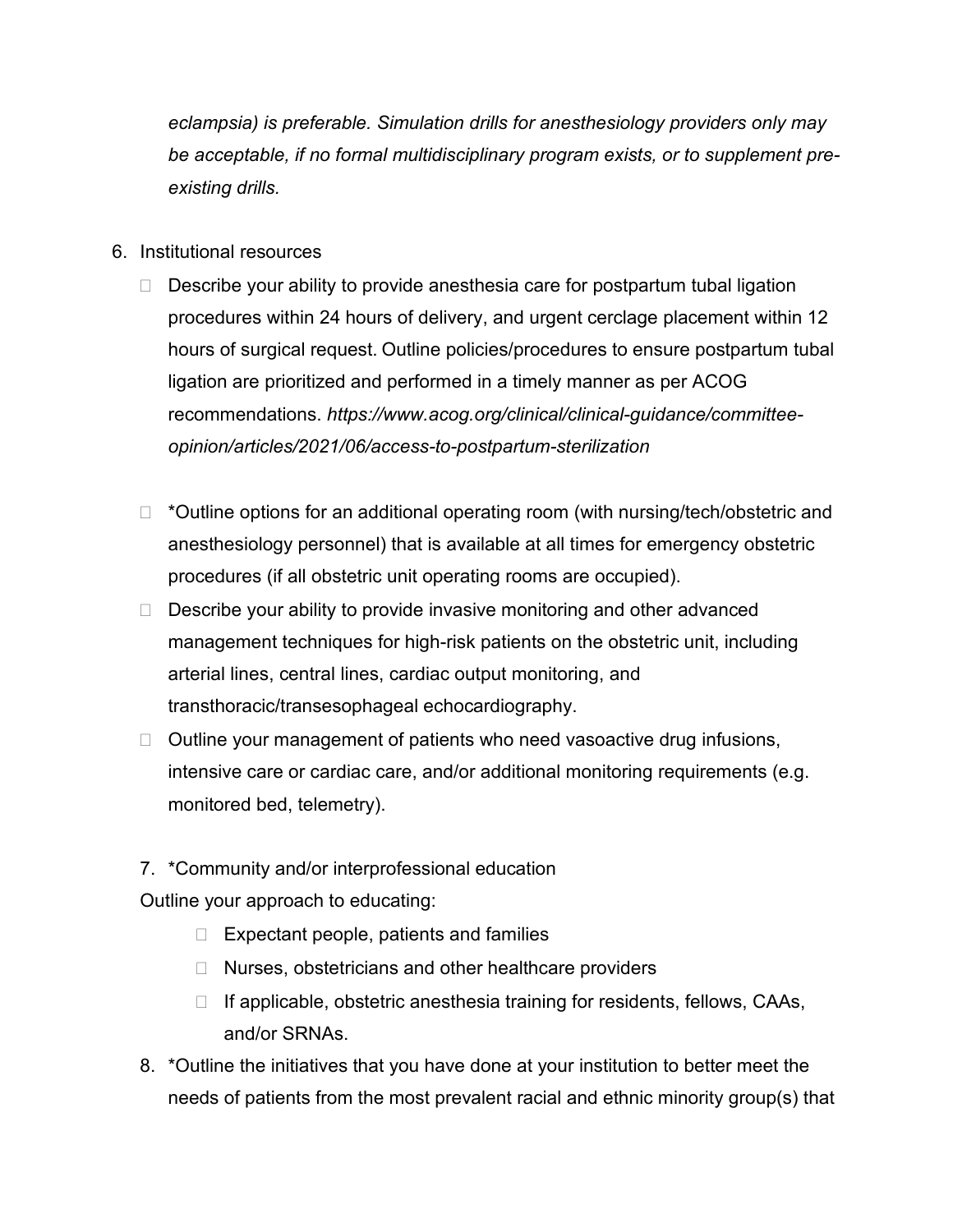your facility serves (e.g. implicit bias training of healthcare providers; provision of health educational resources for non-English speakers). Describe efforts to promote diversity, equity and inclusion of your workforce (e.g. support pipeline programs for groups underrepresented in medicine; diversity, equity and inclusion hiring/promotion practices; microaggression and bystander response training; mentorship/sponsorship of individuals from groups underrepresented in medicine and female trainees and faculty).

#### **Cesarean Delivery Management:**

- 1. \*Outline, describe, and provide your enhanced recovery protocol as defined by the SOAP Enhanced Recovery After Cesarean (ERAC) Consensus Statement (3). *A standardized enhanced recovery protocol or clinical care pathway that is utilized by the institution and all obstetric anesthesia providers is an essential element.*
- 2. \*Outline your routine utilization of a pencil-point needle, 25-gauge (or smaller) for the provision of spinal and CSE anesthesia for cesarean delivery.
- 3. \*Describe your approach and outline policies and/or protocols to prevent and/or treat insufficient anesthesia or intraoperative pain during cesarean delivery. Outline how neuraxial block are tested *prior* to incision and strategies/protocols used to ensure blocks are adequate for surgery. Outline strategies/protocols to *treat* intraoperative pain, and describe the follow-up for patients that experience intraoperative pain.
- 4. Multimodal analgesia protocols
	- \*Outline your post-cesarean delivery analgesic protocol. *Analgesic protocols should include low dose long-acting neuraxial opioid (such as 100-150 mcg intrathecal morphine or equivalent long-acting opioid, or 2-3 mg epidural morphine or equivalent long-acting opioid), and supplemental multimodal analgesics (ideally scheduled non-steroidal anti-inflammatory drugs and acetaminophen).*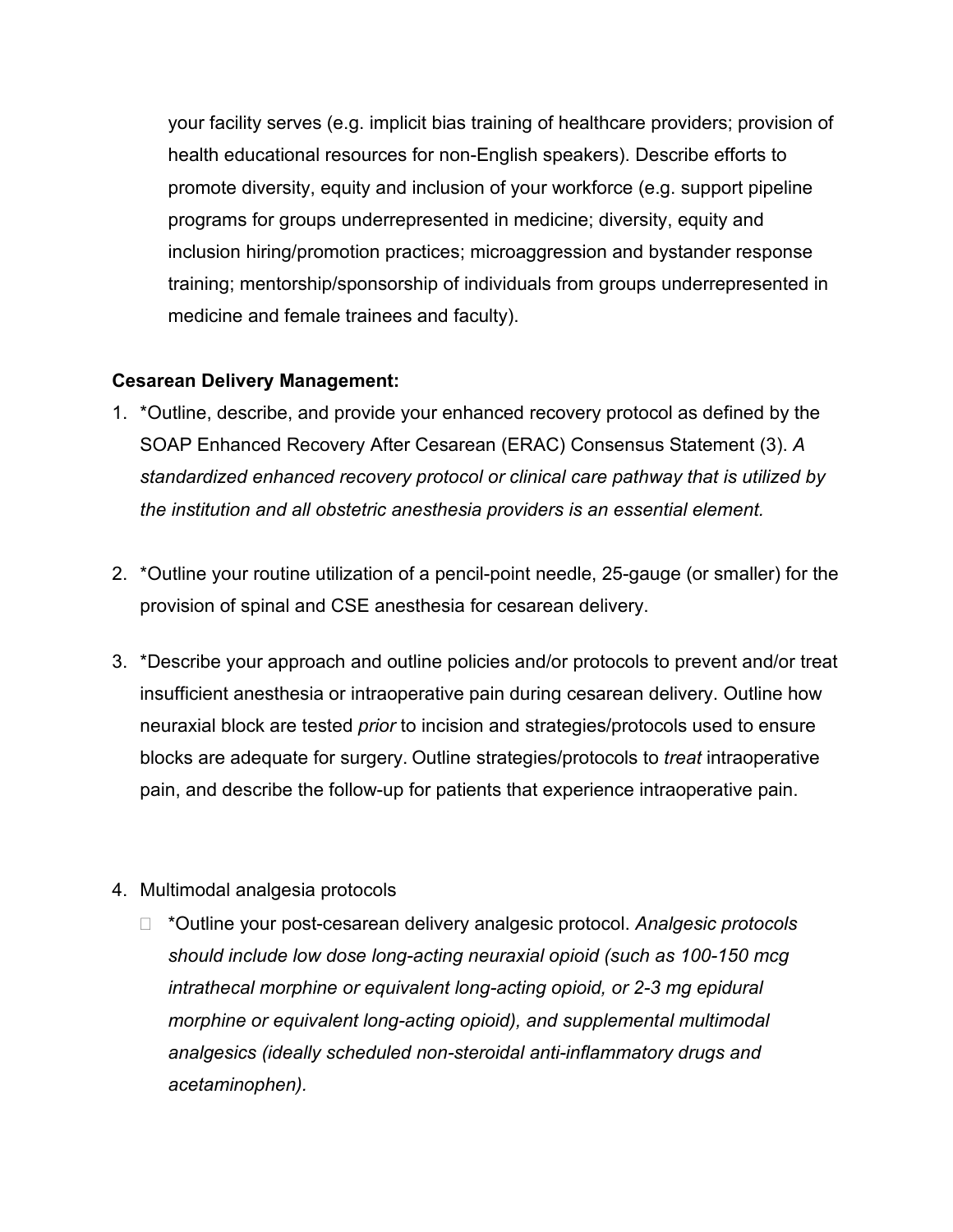- $\Box$  Describe your ability to provide local anesthetic wound infusions or regional nerve/fascial plane blocks when appropriate. Are regional blocks performed by obstetric anesthesia providers or the acute pain/regional anesthesia service?
- $\Box$  \*Outline institutional efforts to minimize opioid usage, such as limiting rescue opioid doses (e.g. <30 mg oxycodone/24 hours), non-opioid rescue analgesic options (e.g. transversus abdominis plane blocks, gabapentin), and efforts to limit the number of opioid tablets (e.g. 10-20 tablets) prescribed on discharge.
- $\Box$  Describe your standardized protocol or plan of action to manage patients with opioid use disorders, and/or chronic pain.
- 5. Temperature management
	- $\Box$  \*Outline strategies to prevent maternal and fetal intraoperative hypothermia, e.g. active warming, warm intravenous fluids, appropriate ambient delivery/operating room temperature. *Active warming and a standardized minimum operating room temperature of at least ≥73oF (22.8<sup>o</sup>C), and/or operating room temperature based on gestational age for cesarean delivery is recommended.*
	- $\Box$  Describe your approach to the measurement of maternal temperature during general and neuraxial anesthesia.
- 6. Appropriate antibiotic prophylaxis to prevent surgical site infection
	- $\Box$  \*Describe your antibiotic prophylaxis protocols, specifically how the following are ensured: timely administration (prior to skin incision) of appropriate antibiotic(s); implementation of a weight-based dosing approach; implementation of an appropriate re-dosing strategy; identification of alternatives if allergies known/detected; and consideration of additional antibiotics for high-risk patients.
	- $\Box$  Outline which antibiotics are stored in the operating room for emergency cesarean deliveries, and describe how additional antibiotics are acquired urgently from pharmacy.
- 7. Spinal hypotension prevention and treatment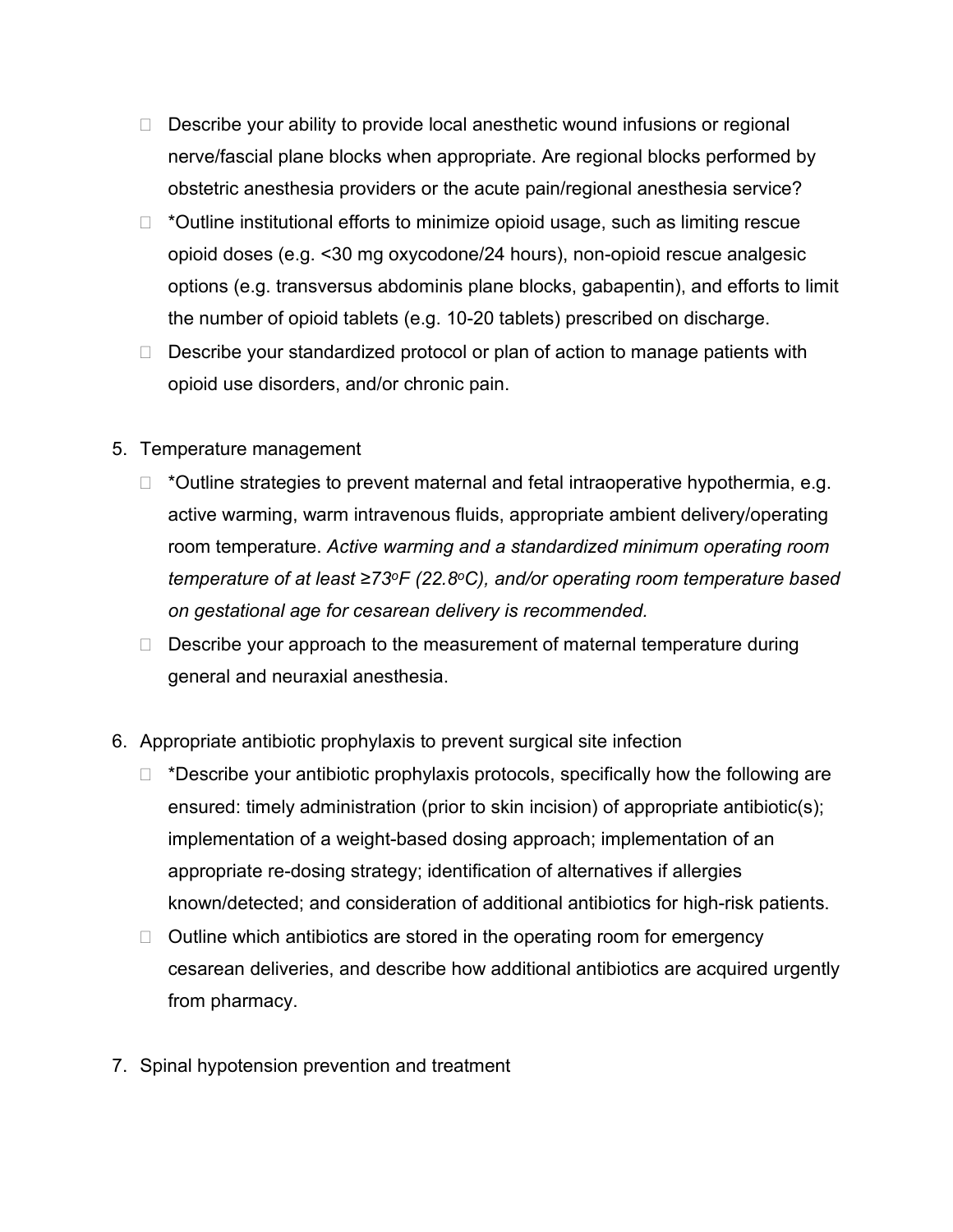- $\Box$  \*Outline your standardized approach to prevent and treat hypotension after spinal anesthesia. *Ideally, prophylactic infusion of phenylephrine to maintain blood pressure within 10% of baseline, with boluses of phenylephrine and ephedrine as appropriate to treat hypotension, as well as intravenous fluid preload or co-load during spinal or CSE anesthesia should be utilized.*
- 8. Neuraxial opioid-induced side effects prophylaxis and treatment Perioperative nausea and vomiting (PONV)
	- $\Box$  Describe your approach to risk stratify patients at risk for perioperative nausea and vomiting.
	- $\Box$  \*Outline your perioperative nausea and vomiting antiemetic prophylaxis and treatment protocol. *A standardized approach ideally involving at least one prophylactic antiemetic agent routinely administered, with an alternative class of antiemetic agent available for additional prophylaxis (in patients at higher risk for PONV) and for treatment of nausea and vomiting.*
	- $\Box$  Outline which medications are immediately available for treatment of intraoperative shivering and pruritus in the operating room and recovery unit.
- 9. Postpartum monitoring
	- $\Box$  Describe your approach to risk stratification to identify patients at increased risk for respiratory depression, and screening for obstructive sleep apnea.
	- $\Box$  \*Describe your monitoring and treatment for respiratory depression after cesarean delivery. *Your protocol should be consistent with the SOAP Consensus Recommendations for the Prevention and Detection of Respiratory Depression Associated with Neuraxial Morphine Administration for Cesarean Delivery Analgesia for the Prevention, Detection and Management of Respiratory Depression Associated with Neuraxial Opioids (4, 5).*
	- □ Outline your nursing care and monitoring. *Your nursing care should be consistent with the Association of Women's Health, Obstetric and Neonatal Nurses (AWHONN) and ASA recommendations.*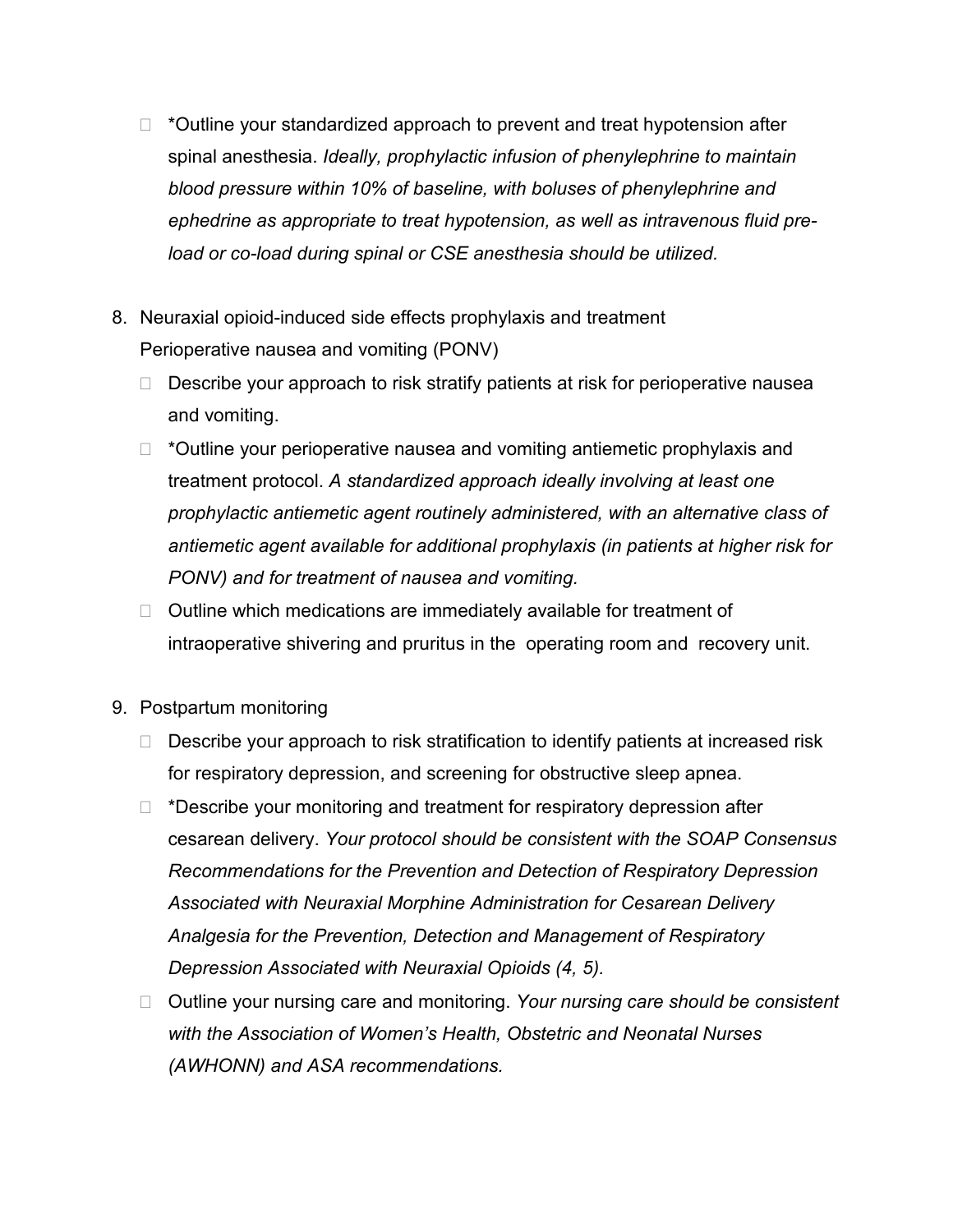#### 10.Neonatal care

- $\Box$  Describe how your anesthesiology service is supportive of baby-friendly breastfeeding practices (e.g. ability to safely facilitate skin-to-skin in the operating room or recovery unit, when possible).
- $\Box$  Outline how an in-house (24/7) clinician (separate from the anesthesiology service) with appropriate training to provide neonatal resuscitation is available.

# **Labor Analgesia:**

- 1. \*Outline your routine utilization of a pencil-point needle, 25-gauge (or smaller) for the provision of CSE or DPE labor analgesia.
- 2. Low concentration local anesthetic solutions for administering neuraxial labor analgesia
	- \*Describe your use of low concentration local anesthetic solutions (ideally ≤0.1% bupivacaine or ≤0.15% ropivacaine).
	- $\Box$  \*Outline your use of neuraxial opioids (e.g. fentanyl or sufentanil) and/or other adjuvants (e.g. clonidine) added to epidural local anesthetic solutions.
	- $\Box$  Describe how standardized epidural solutions are provided and used by all providers. *Ideally, pharmacy-provided pre-mixed epidural solutions.*
- 3. Neuraxial techniques
	- $\Box$  \*Outline if and which alternative neuraxial techniques are offered in addition to standard labor epidural analgesia (e.g., CSE, DPE, single-shot spinal). Please provide an estimated percentage breakdown of the utilization of these techniques.

| Standard epidural |            |
|-------------------|------------|
| <b>CSE</b>        |            |
| <b>DPE</b>        |            |
| Other             | (Describe: |
| Total             | 100%       |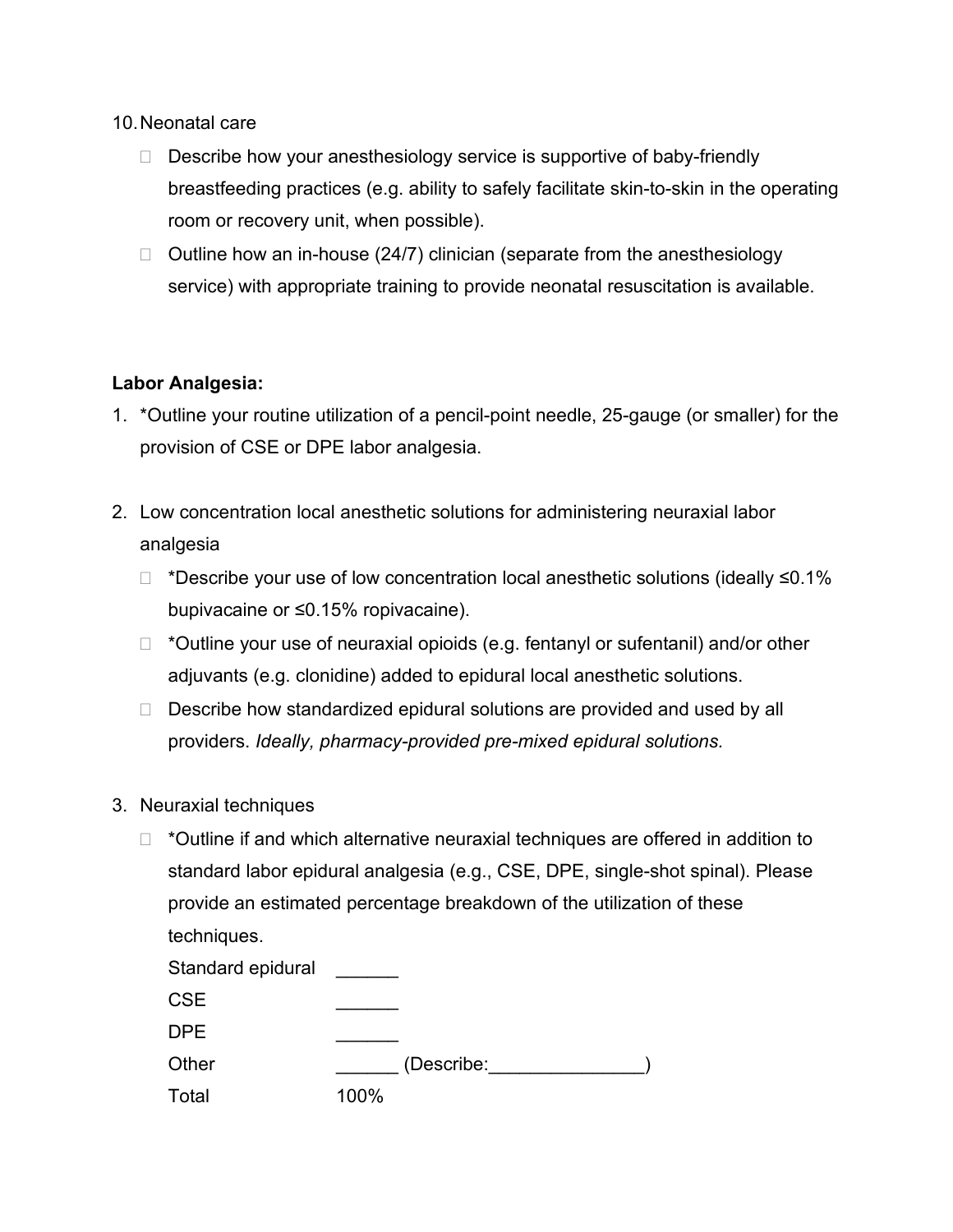- \*Outline your labor epidural maintenance techniques. *Patient-controlled epidural analgesia (PCEA) and ideally background programmed intermittent epidural boluses (PIEB) should be utilized for provision of neuraxial labor analgesia.*
- □ \*Describe your routine utilization of flexible (flex-tipped/wire-reinforced) epidural catheters for labor epidural analgesia.
- 4. Regular assessment of labor analgesia effectiveness
	- $\Box$  \*Outline how you provide regular assessment of neuraxial labor analgesia effectiveness. *Ideally, pain scores documented by nursing staff (e.g. every 1-2 hours) supplemented with regular anesthesia provider rounds or evaluations (e.g. every 2-4 hours).*
	- □ Describe your protocol for managing epidural breakthrough pain. Describe your system used to track labor epidural replacement rates.
	- $\Box$  Describe your ongoing monitoring (e.g. blood pressure, assessment of motor/sensory levels) and protocols to manage potential side effects or complications associated with neuraxial analgesia.
	- $\Box$  Outline your nursing postpartum monitoring protocol that is consistent with AWHONN recommendations.

# 5. \*Non-neuraxial labor analgesia options

Describe intravenous patient-controlled opioid analgesia options offered, and outline protocol specifics including opioids available, administration settings and monitoring requirements. Outline the availability of nitrous oxide for labor analgesia, and if available provide protocol specifics.

# **Recommendations and Guidelines Implementation:**

 $\Box$  \*At a minimum, provide evidence of implementation of the Practice Guidelines for Obstetric Anesthesia by the ASA Task Force on Obstetric Anesthesia and SOAP (6). Select key recommendations not otherwise addressed in other areas of this application: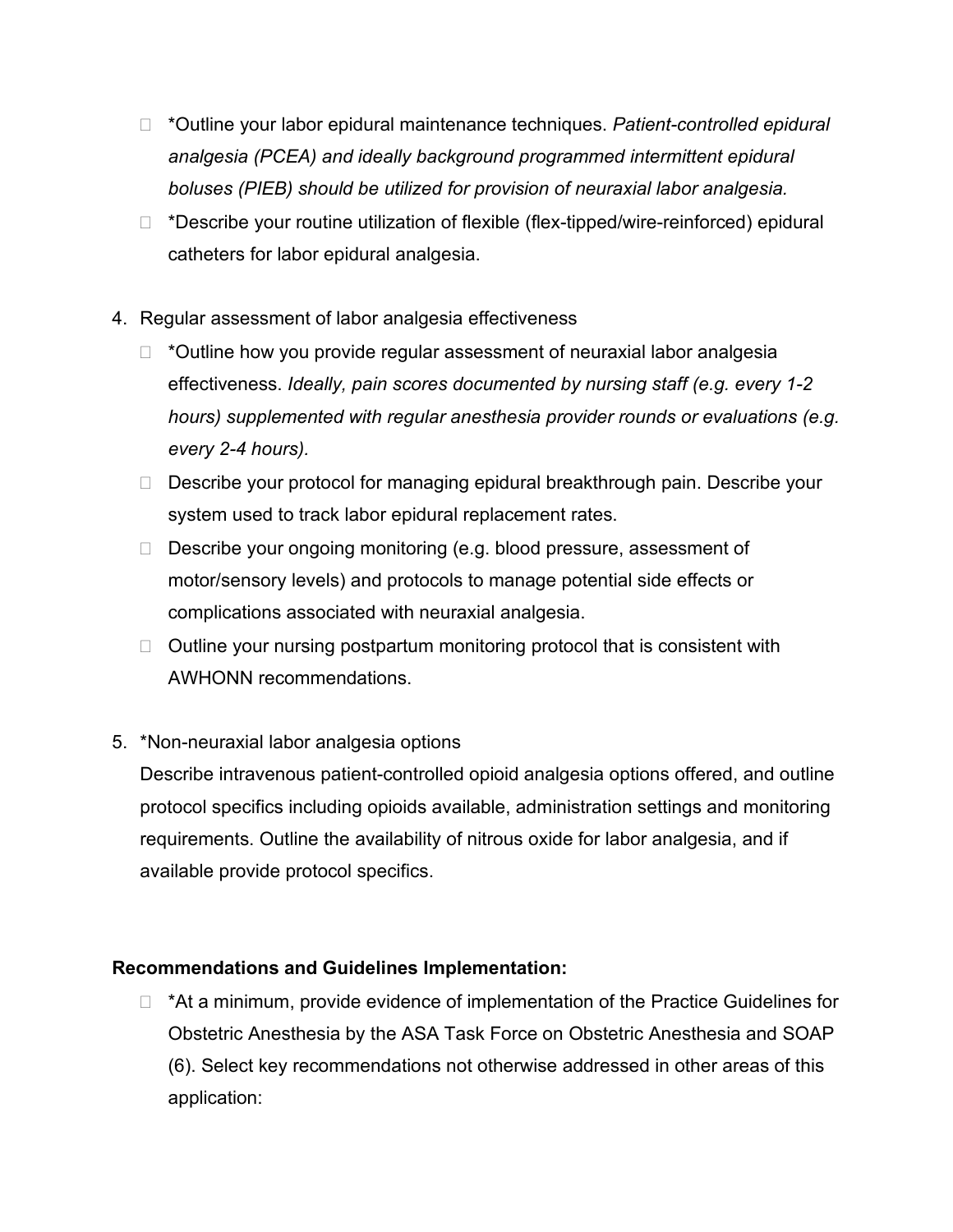- $\circ$  Platelet count prior to neuraxial block placement: No requirement for routine testing in healthy patients
- o Appropriate liquid and diet restrictions: Intrapartum (allow clear liquids in uncomplicated patients); cesarean delivery (clear liquids up to 2 hours prior)
- $\circ$  Timing of neuraxial analgesia: Allow neuraxial analgesia in early labor (no specific cervical dilation required)
- □ Outline evidence of implementation of the SOAP Consensus Statement on the Management of Cardiac Arrest in Pregnancy (7).
- □ National Partnership Maternal Safety Bundles (8): Confirm that aspects of the following Maternal Safety Bundles have been implemented:

| <b>Obstetric Hemorrhage</b>                   | Yes/No |
|-----------------------------------------------|--------|
| Severe Hypertension in Pregnancy              | Yes/No |
| Maternal Venous Thromboembolism               | Yes/No |
| <b>Cardiac Conditions in Obstetrical Care</b> | Yes/No |
|                                               |        |

Care for Pregnant and Postpartum People with Substance Use Disorder

# Yes/No

Provide examples of implementation of key aspects of National Partnership Maternal Safety Bundles; outline at least one example of an item that has been implemented to address each domain (Readiness, Recognition and Prevention, Response, and Reporting and System Learning) for the following:

Obstetric Hemorrhage

Severe Hypertension in Pregnancy

*Ideally, institutions should consider implementation of all available safety bundles.*

 $\Box$  Outline your approach to coordinate care for patients receiving ante- and postpartum thromboprophylaxis as outlined by the SOAP Consensus Statement on Neuraxial Anesthesia in Obstetric Patients Receiving Thromboprophylaxis (9). Describe a process by which obstetric anesthesia providers are informed about patients receiving thromboprophylaxis.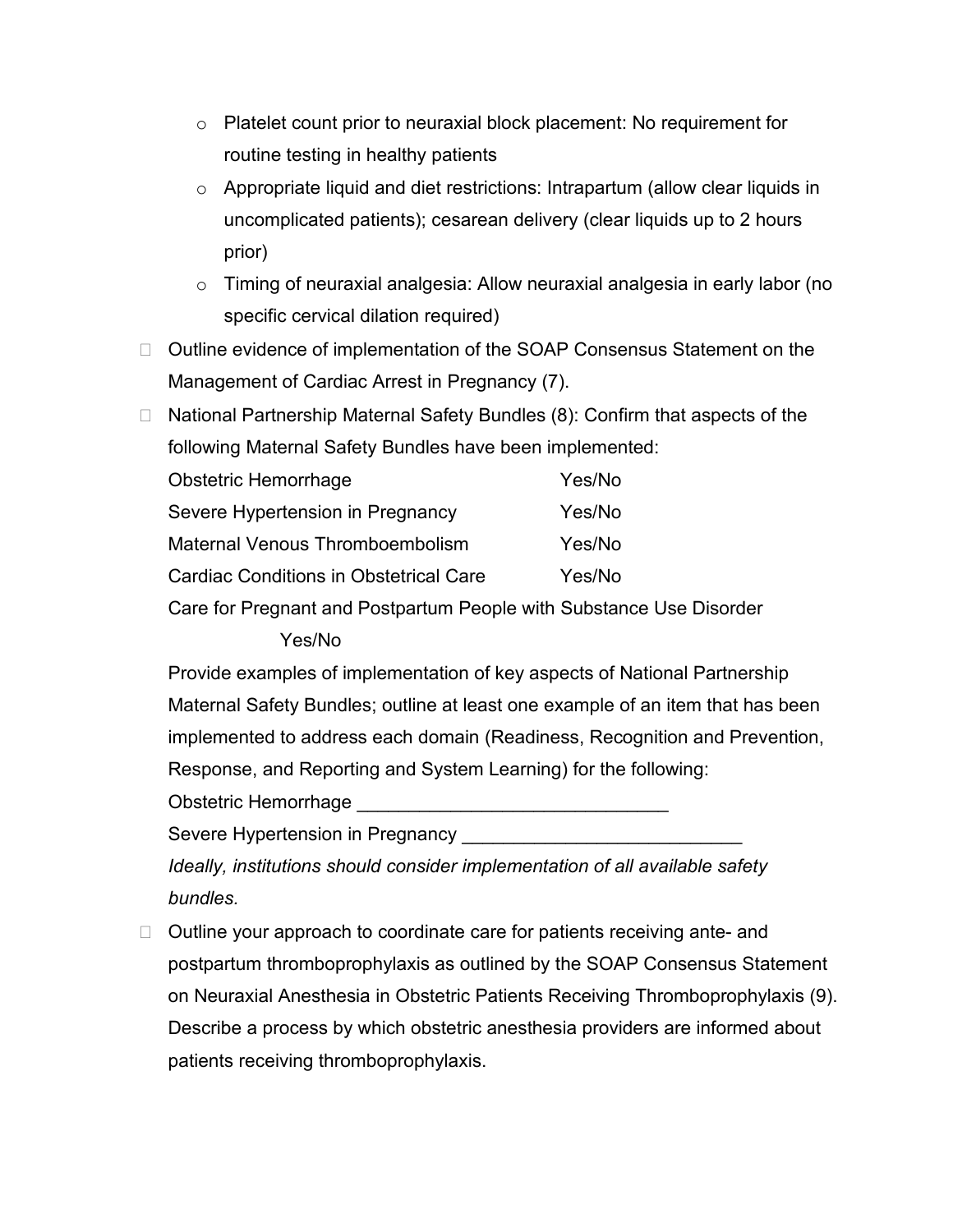□ Outline your implementation of recommendations from SOAP Interdisciplinary Consensus Statement on Neuraxial Procedures in Obstetric Patients with Thrombocytopenia.

#### **Quality Assurance and Patient Follow-up:**

- $\Box$  \*Describe how an anesthesiologist serves as a member of the team that develops and implements multidisciplinary clinical policies, e.g. quality improvement committee, patient safety committee. Outline current quality assurance and other patient care initiatives that the obstetric anesthesia division is leading, and/or involved in.
- $\Box$  Outline involvement of obstetric anesthesia staff in hospital committees. Describe committees (e.g. peer review, blood management) that the obstetric anesthesia staff are involved in, and their role in these committees.
- $\Box$  \*Describe how patients receive follow-up with structured interview/consultation who received either labor neuraxial analgesia, cesarean anesthesia, or anesthesia for other procedures (e.g. postpartum tubal ligation, cerclage). *Patients should be reviewed, or protocol criteria fulfilled prior to discharge or transfer from labor and delivery. All patients who received an anesthetic procedure should be reviewed by the anesthesia service on the postpartum floor prior to hospital discharge.*
- $\Box$  Outline your system to follow-up on all patients with anesthesia-related complications.
- $\Box$  \*Describe your system to evaluate and treat (with an EBP, if necessary) a PDPH in a timely fashion. Are EBPs generally performed early (within 12-48 hours) or delayed? Who performs the EBP and which location(s) are EBPs performed in prior to and after discharge? *Optimally, outpatient PDPH should be evaluated and treated on the obstetric unit and not in the emergency department.*
- $\Box$  Describe your approach to routinely collecting patient feedback on maternal experience of care, with a specific focus on anesthetic and analgesic care.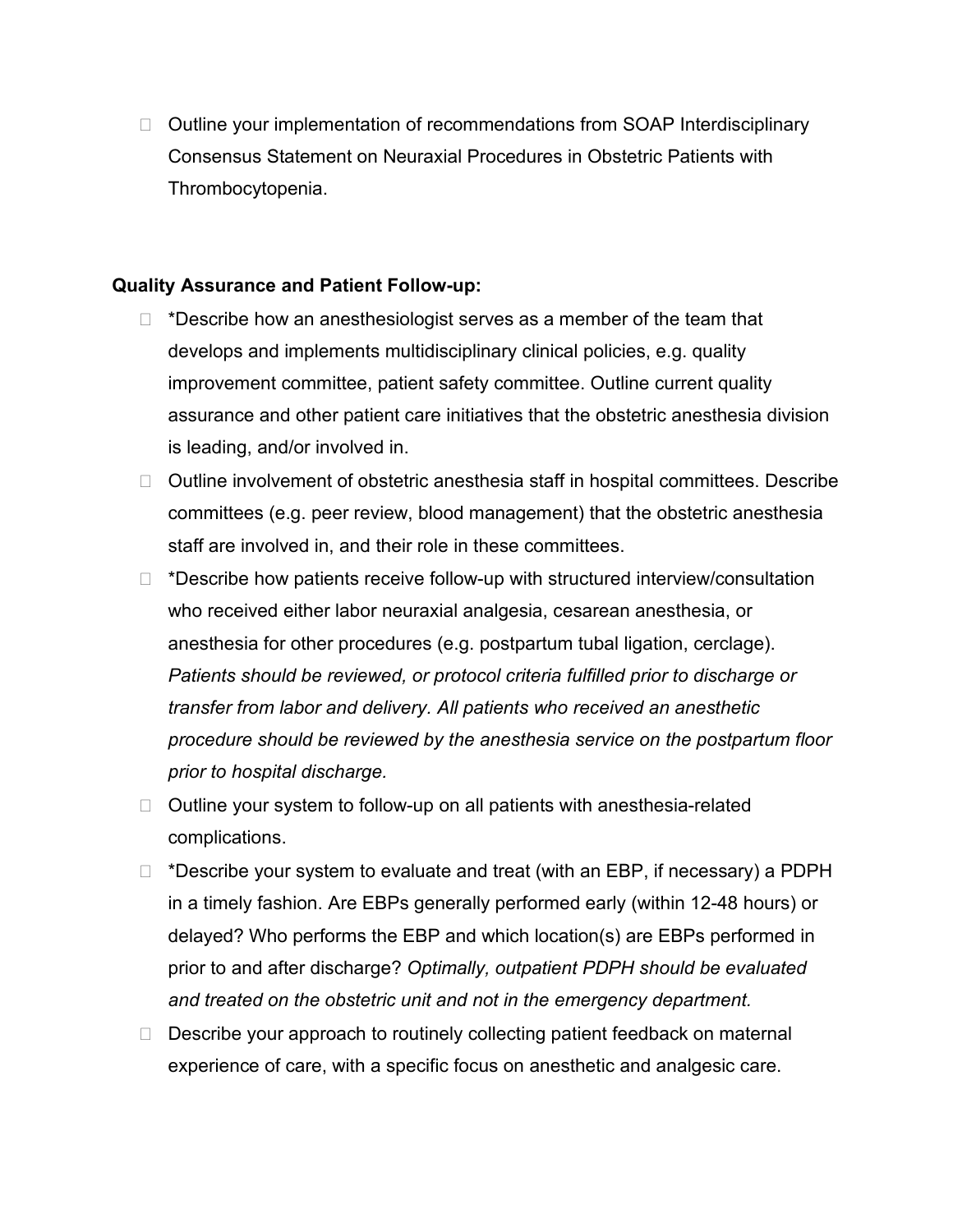$\Box$  Outline if the anesthesiologist is an active participant in multidisciplinary root cause analysis, maternal case conferences, or equivalent program to evaluate maternal and/or fetal adverse events. Provide examples of effective implementation of identified system solutions.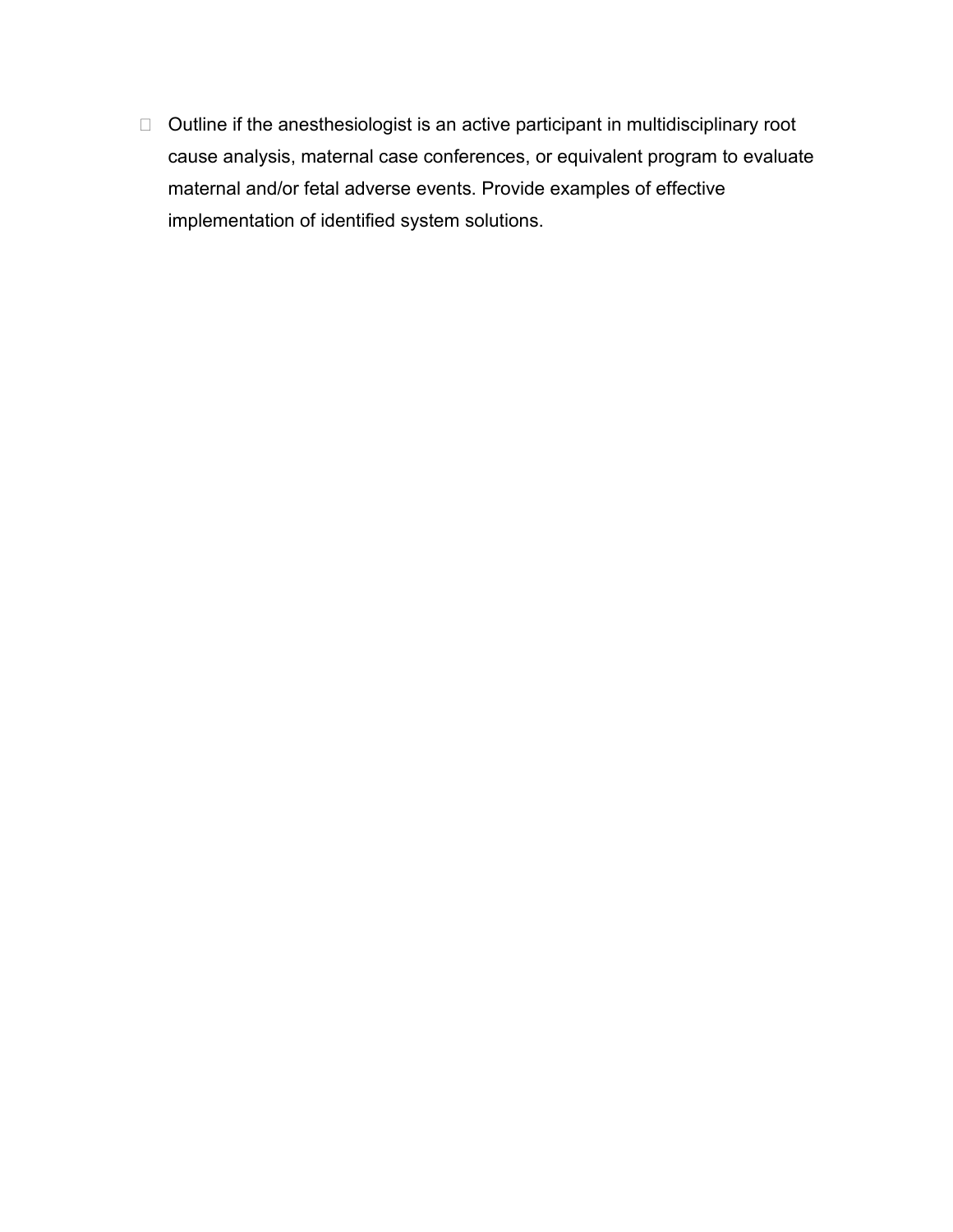#### **References:**

1. Council on Patient Safety in Women's Health Care. Obstetric Hemorrhage. <http://safehealthcareforeverywoman.org/patient-safety-bundles/obstetric-hemorrhage/> (accessed May 2022)

2. California Maternal Quality Care Collaborative. OB Hemorrhage Toolkit V 2.0. <https://www.cmqcc.org/resources-tool-kits/toolkits/ob-hemorrhage-toolkit> (accessed June 2019)

3. Bollag L, Lim G, Sultan P et al. Society for Obstetric Anesthesia and Perinatology: Consensus Statement and Recommendations for Enhanced Recovery After Cesarean Anesth Analg 2021;132(5):1362-1377.

4. Bauchat J, Weiniger CF, Sultan P, et al. Society for Obstetric Anesthesia and Perinatology Consensus Statement: Monitoring Recommendations for Prevention and Detection of Respiratory Depression Associated with Administration of Neuraxial Morphine for Cesarean Delivery Analgesia. Anesth Analg. 2019;129(2):458-474.

5. Practice Guidelines for the Prevention, Detection, and Management of Respiratory Depression Associated with Neuraxial Opioid Administration: An Updated Report by the American Society of Anesthesiologists Task Force on Neuraxial Opioids and the American Society of Regional Anesthesia and Pain Medicine. Anesthesiology. 2016;124(3):535-52.

6. Practice Guidelines for Obstetric Anesthesia: An Updated Report by the American Society of Anesthesiologists Task Force on Obstetric Anesthesia and the Society for Obstetric Anesthesia and Perinatology. Anesthesiology. 2016;124(2):270-300 7. Lipman S, Cohen S, Einav S et al. The Society for Obstetric Anesthesia and Perinatology Consensus Statement on the Management of Cardiac Arrest in Pregnancy. Anesth Analg. 2014;118(5):1003-16.

8. Council on Patient Safety in Women's Health Care. Patient Safety Bundles. https://safehealthcareforeverywoman.org/aim/patient-safety-bundles/ (accessed May 2022)

9. Leffert L, Butwick A, Carvalho B et al. The Society for Obstetric Anesthesia and Perinatology Consensus Statement on the Anesthetic Management of Pregnant and